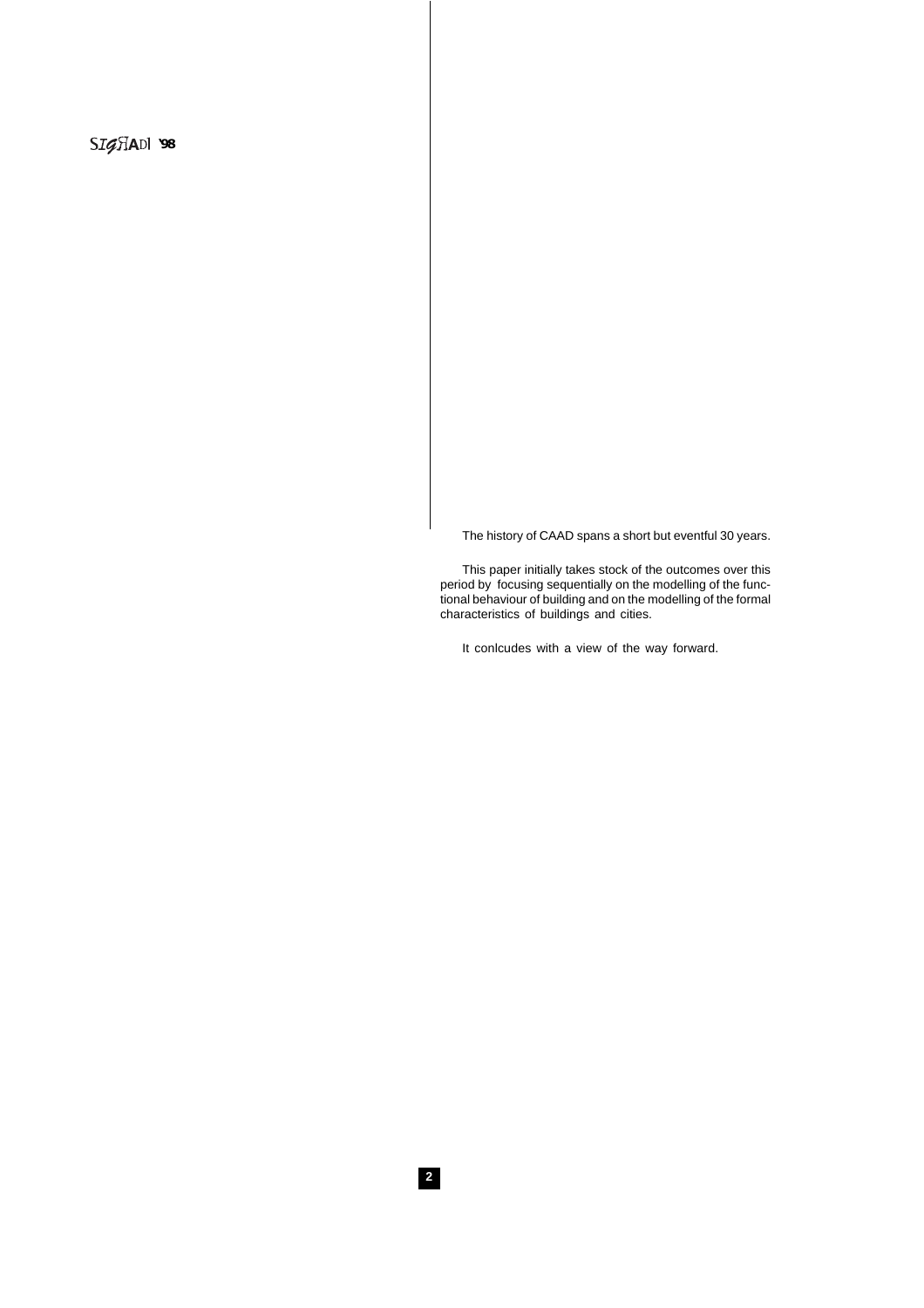# **Panoramas futuros para CAAD: una perspectiva optimista**

# **Prof. Thomas W. Maver**

ABACUS. Departament of Architecture & Building Science. University of Strathclyde. Glasgow. Scotland. UK abacus@strath.ac.uk

> La historia de CAAD abarca un corto, pero lleno de acontecimientos, período de treinta años.

> Incicialmente este documento compila los resultados que se han producido durante este periodo, concentrándose de forma secuencial, en el modelado del comportamiento funcional del edificio, asi como en el modelado de las caracteristicas formales de los edificios y ciudades.

> Concluye con una consideración sobre sus perspectivas de futuro.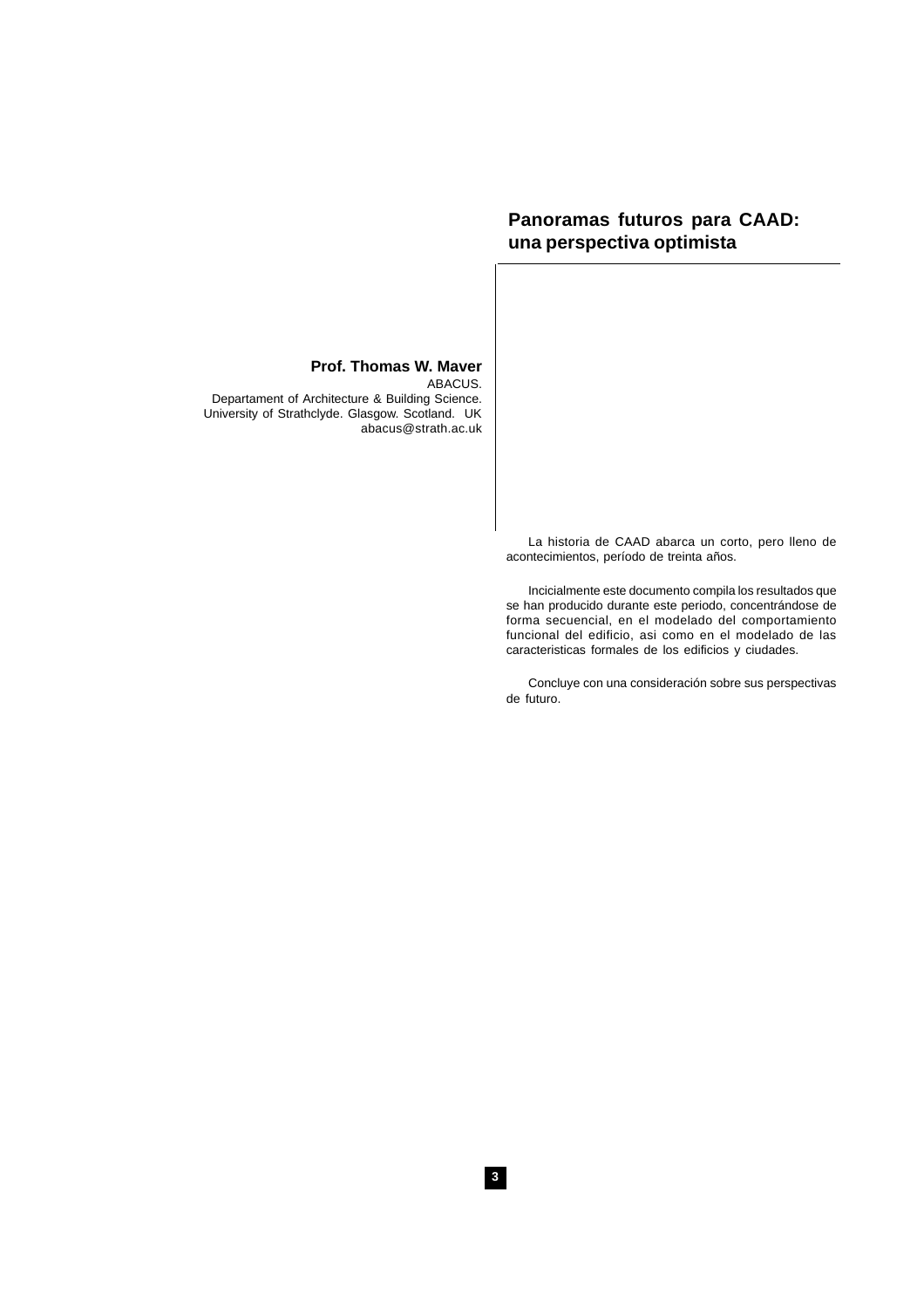SIGHADI 98

# **1. Simulation of function.**

The proposition which underpins the endeavour to model the functional behaviour of buildings is as follows:

i) if (student) designers were better able to make explicit and, therefore, understand and communicate the consequences of their decisions on the cost and performance of the building, the chances would be enhanced of an outcome which is fit-for-purpose, cost-effective, environmentallyfriendly and pleasing to clients and users.

ii) computers can help achieve this.

### **1.1 Origins**

There have been a number of seminal developments in the simulation of function dating back to 1965.

It is interesting to go back some 25 years to two of the earliest contributions, one in Europe and one in the USA. In the UK, Whitehead and El'Dars [1] programmed an algorithm which sought to generate a single-floor plan layout which minimised the pedestrian travel distance within the building. In the USA, Souder et al [2], in one of the first uses of computer graphics  $\sim$  a cathode ray tube and "light-pen"  $\sim$  developed a system which appraised human-generated hospital plan-layouts in terms of the pedestrian travel efficiency.

Interestingly, these two independent developments both focus on the notion of numerical measures of planning-efficiency; they differ fundamentally, of course, in approach: one **generative**, one **evaluative**.

Not unnaturally, these developments excited some opposition, not least because they sought to optimise a layout on the basis of a single variable, viz travel efficiency: what is **optimism** from the point-of-view of travel efficiency might be **pessimism** from all other points of view.

Nonetheless, both demonstrated the huge potential of computers to assess numerically (and therefore objectively), in part at least, the inherent **functionality** of competing design solutions.

## **1.2. The Energy Imperative**

The so-called "oil-crisis" around 1970 provided a stimulus to software developments which sought to appraise design schemes in relation to their energy-efficiency.

Shaviv at the Technion has sustained a highly productive programme of research and development since then, producing applications software for use both in the design studio and in practice. Building progressively on earlier work she had by the late 1980s developed an integrated knowledge-based CAAD system for the design of solar and low energy buildings [3] in which the knowledge base, which contains heuristic rules, in conjunction with a simulation model, guides the (student) designer through the decision-making process.

Milne [4] at UCLA, has also sustained a major effort in the development of computer-based "design tools" for energy efficient buildings. He defined a design tool as "a piece of computer software that has an easy—to-use interface that allows the manipulation of the buildings three-dimensional representation and that shows the (student) architect something useful about the performance of the building". His signal contribution was twofold:

i) integration of both heating and lighting (both natural and artificial) into the energy appraisal.

ii) turning the numerical output from the simulations into highly informative graphical representations.

The simulation of the energy behaviour of buildings throws up the issue which lies at the heart of all modelling activities: what is the appropriate trade-off between the accuracy of the model and the ease of access to it.

As part of its long term commitment to the development and validation of energy models, ABACUS, at the University of Strathclyde, compared the performance of its own advanced model, ESP, with a simple model being promoted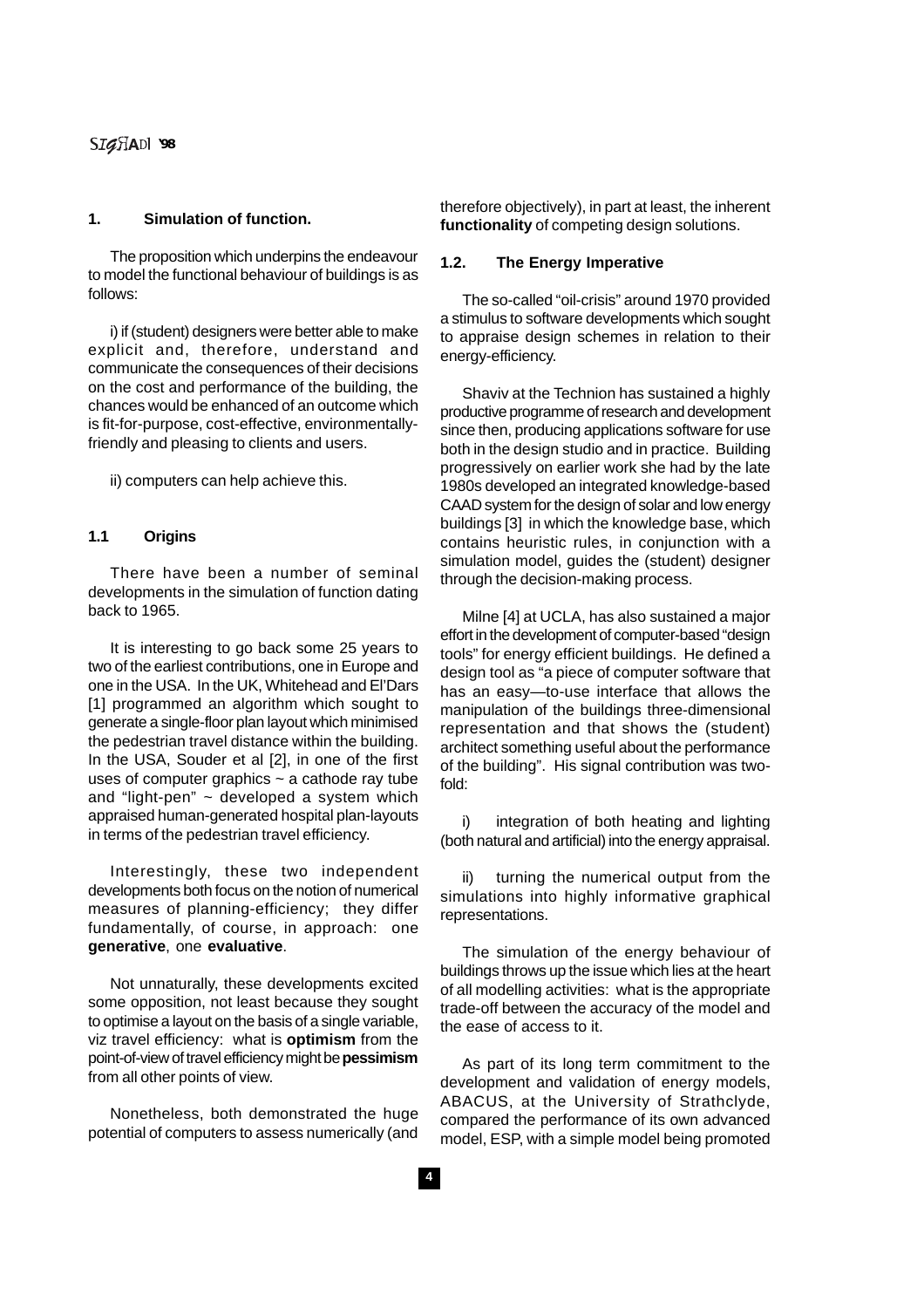at that time by the RIBA. The RIBA model generated results diametrically opposite to those generated by ESP [5]! The CAAD teaching community faces the problem that

i) reasonably accurate models are too inaccessible to students, and

ii) reasonably accessible models are too inaccurate to be useful to practitioners.

This gap will be closed by improved deployment of IT.

Hopefully, the interest in energy efficient building design, initially stimulated by the oil crisis, will be maintained under the imperative of sustainability.

### **1.3 Integrated Appraisal**

As early as 1972 ABACUS attempted to build on the work of Whitehead and El'Dars and Souder by authoring one of the first integrated appraisal systems. The initial prototype (PACE) [6] evolved into the software known as GOAL, the use of which in teaching was reported at the 1993 ECAADE conference [7]. The (student) designer proposes a geometry and a choice of construction materials, GOAL accesses a number of databases which hold information on climate, unit costs of materials, user requirements, building regulations etc and numerically appraises each proposed design in terms of construction cost, annual energy costs, combined costs-in-use, thermal energy consumption, lighting energy consumption and planning efficiency; additionally the software generates any number of perspective views of the geometry. Related software (GLOSS), allows the "fingerprint" - i.e. the main design and performance characteristics - of every design hypothesis to be recorded and compared. These fingerprint archives provide the benchmark against which each new design can be compared; the more designs which are appraised, the more knowledgeable and useful the database becomes.

Although developed and extensively used before the terms were invented, GOAL embodies all the characteristics of a "knowledge-based, integrated, case-based design decision support system". Regrettably, it is still embalmed in a medieval hardware and software platform.

Danahy [8], at the University of Toronto, brought the same integrated approach to landscape design and cleverly integrated the formal representation of any scheme with a range of measure of its functionality. His software is put into the hands of the studio tutor and crits take place "on-line".

### **1.4 Design Decision Support Systems**

Two developments outside the field of architecture have been significant in their impact upon CAAD research and development:

the emergence from the computer science community of advance hardware and software technologies in the field of artificial intelligence and telecommunications.

ii) a significant increase in design-related research and development across the range of engineering disciplines.

This sub-section of the paper identifies a number of CAAD projects which draw from these other fields.

At Carnegie Mellon University, Mahdavi [9] has developed in SEMPER, the notion of an "open" simulation environment in what he calls a "multidirectional" approach to simulation-based performance evaluation. A preference-based formalisation of design intentions/criteria is used to cope with ambiguities through dynamic control of the degrees of freedom of design-related parameters during the interactive design process. The system, then, has some degree of generative capability.

Mahdavi's work is contemporary with two other developments in the USA. Pohl [10] at California Polytechnic State University has been developing the ICADS system in which it is intended that multiple domain agents interact with each other and with (student) designers to cooperatively solve design problems. Researchers at the Lawrence Berkely Laboratory have been developing the Building Design Advisor [11], a software environment that seeks to support the integrated use of multiple analysis and visualisation tools; currently the system supports a daylight analysis tool, an energy analysis tool and a multimedia case-studies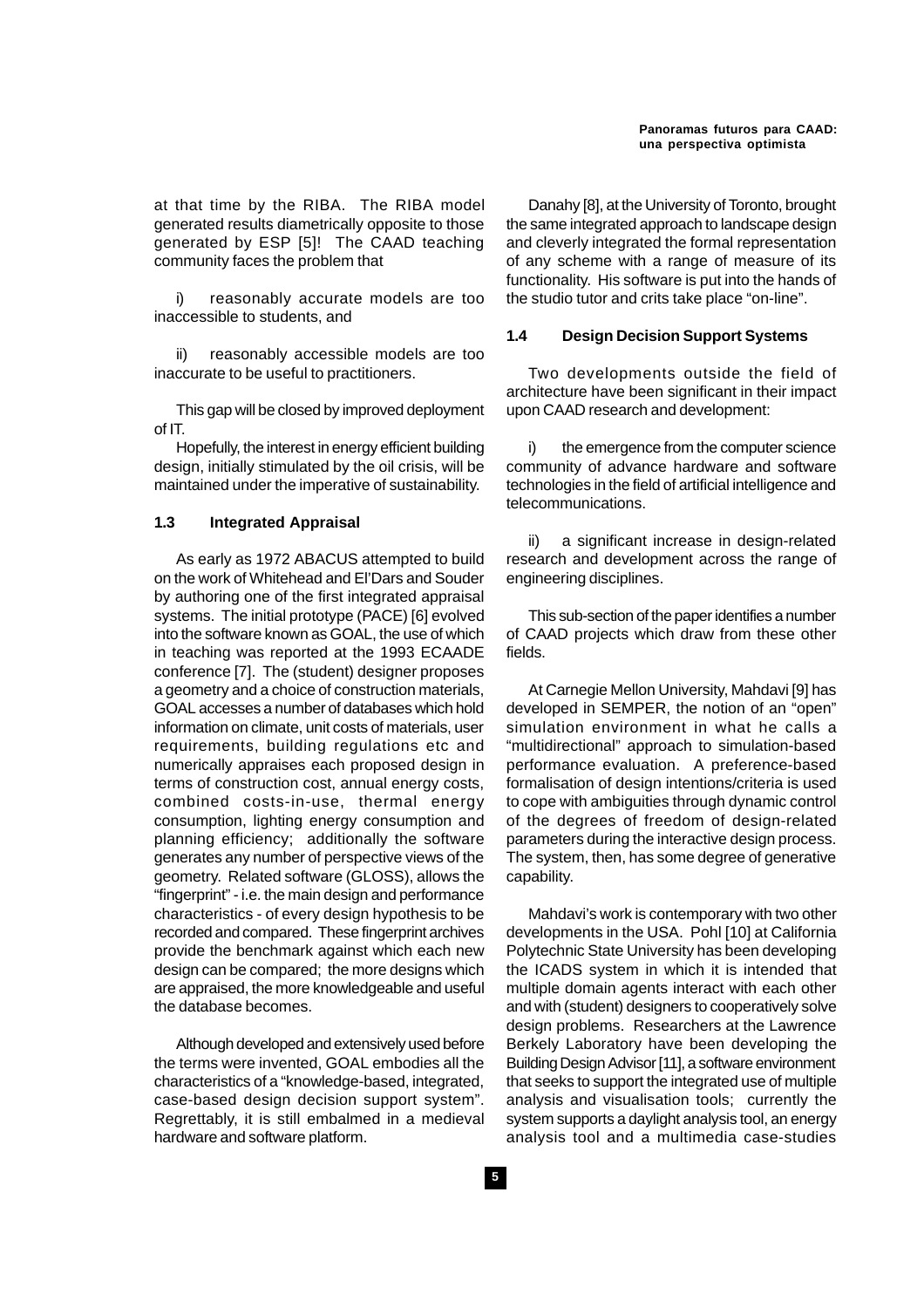# SIGHADI 98

#### database.

The European Community gave recognition to this area of research and development by funding, over the last five years, the pan-European COMBINE project [12] which has concentrated on the development of an integrated data model which facilitates data exchange between tools and offers tool-tool interaction supervision via a blackboard mechanism.

Current research and development by Chen and Maver [13] at the University of Strathclyde and Georgia Institute of Technology has yielded a prototype implementation of what they call a Virtual Studio Environment (VSE). The uniqueness of this work lies in its attempt to combine the strengths of several other related approaches, namely the product modelling from traditional integrated design systems, the distributed architecture based on message-passing communications from cooperative design systems and the explicit support for human-human interaction from computersupported co-operative work (CSCW).

The VSE recognises the importance of maintaining a collaborative context as the basis for design tool integration; this context consists of information not only on the design data and design tools but also on the human designers. The VSE framework links the technical resources with the human resources. Collaboration-aware properties have been added into design data and tool models. The current implementation supports three levels of integration; tool-tool interoperability, automated coordination of tool interoperation and dedicated human-human interaction facilities for semi-automated and informal coordination of the design project. The VSE is currently populated with tools for energy analysis, lighting analysis and cost analysis.

The intention is to re-implement the VSE on the WWW to facilitate its evaluation by interested parties.

# **2. Simulation of form**

Prior to the advent of graphics terminals, pioneers in CAAD wrote software which allowed teletypewriter devices, close-coupled to computers which were massive in bulk but puny in performance, to represent plan forms by printing arrays of asterisk signs (\*) onto a continuous roll of paper; the ability to achieve this remotely, over voice-grade telephone lines, caused much excitement in the small CAAD community! Monochrome screen-based drawings were subsequently available using either direct-view storage tube terminals (which required the complete image to be redrawn to incorporate even minor changes) or refresh CRT's with associated light pens. These devices triggered frantic research and development effort to encode the mathematical laws of perspective geometry in order to generate 3-D "wire-line" representations of building; the early algorithms were not sophisticated enough to suppress the "hidden-lines" which had to be removed manually, one by one!

These early line perspectives were immediately put to good use in investigating visual impact in urban and rural contexts. More importantly, they turned the tide of (at best) apathy and (at worst) resentment with which the profession viewed the emerging technology.

# **2.1 Photorealism and Animation**

The progress in the mathematical modelling of geometry, of texture and of light and shade has, over the last 15 years, been quite staggering allowing, at relatively modest expense, high levels of visual verisimilitude to be achieved in the representation of both the exteriors and interiors of buildings.

Questions surround the degree of photorealism which is necessary and sufficient at different phases in the evolution of the design and its presentation to the client; the PhD thesis of Ballouz [14] sheds some light on this complex and important question.

In the main, computer generated images are used for final presentation of the scheme but some of the best examples of the effective use of appropriate graphics in the design decision-making process are reported by Sasada [15].

It is interesting to see the commercial availability of software which claims to give computer-generated images the impression of being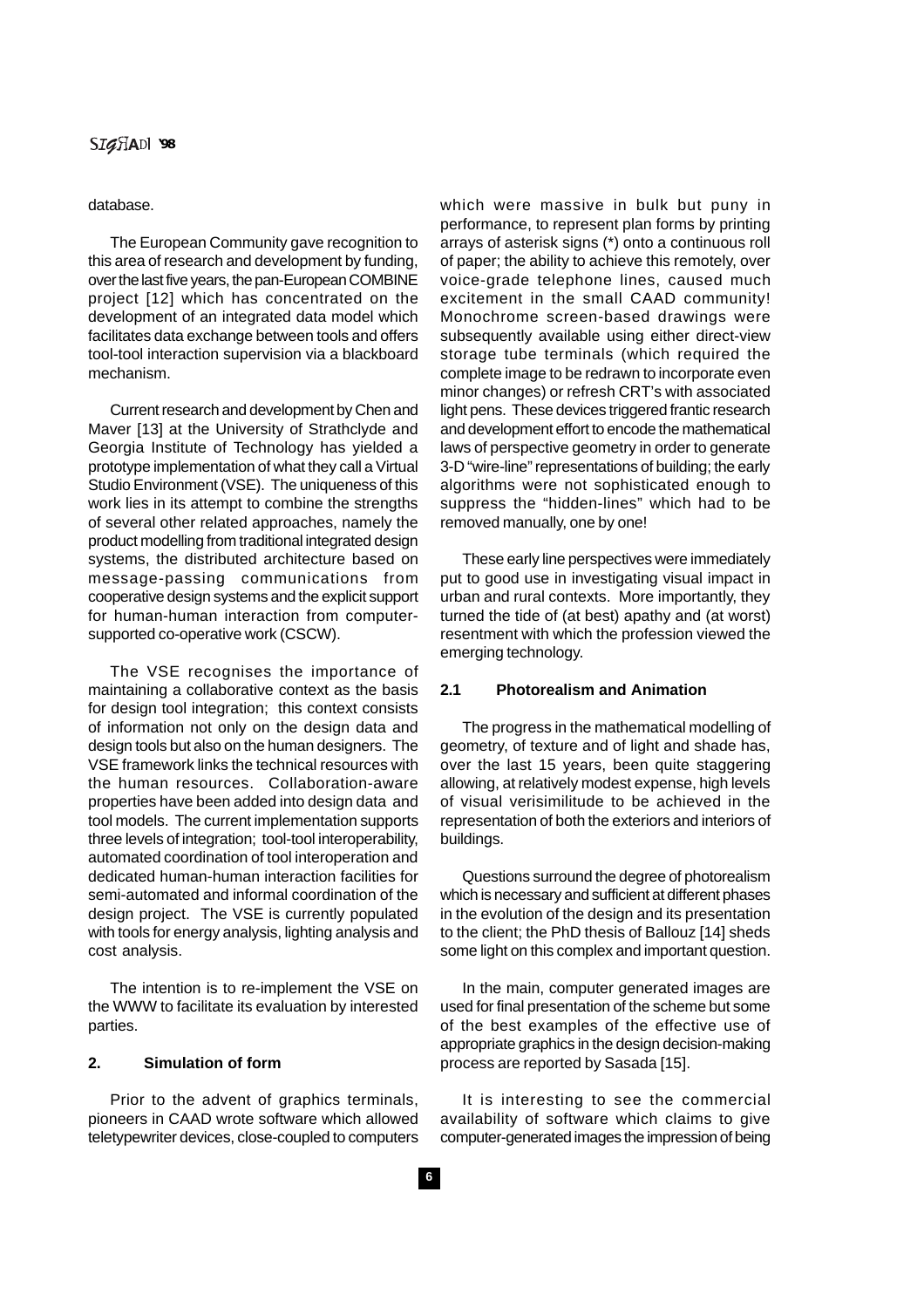"hand-generated" by simulating the "wobbly-pen" effect discovered and studied by van Bakergem [16].

It is, hoever, the capability of powerful processors to generate animated sequences of "flyrounds" and "walk-throughs" which bring real added value to what is possible manually. The combination of geometry engines and sequencing techniques borrowed from film-making is providing (student) architects with a wholly new tool for explaining the spatial arrangement within a building or an urban landscape.

### **2.2 Virtual Reality, Telepresence and Augmented Reality**

The concept of being within a virtual environment, as opposed to viewing it through the window of a screen, has taken hold in the public imaginThe concept of being within a virtual environment, as opposed to viewing it through the ation and the potential it has for experiencing the built environment is immense. Much intelligent thinking has to be done, however, to realise this potential and to disentangle the "moving", "viewing" and "handling" capabilities which most current systems do, but badly. Particularly exciting is its potential for simulating access to buildings by people with motive or visual impairment.

Virtual reality has as its main focus the modelling of environments which do not yet exist, no longer exist or never shall exist, but the developments in the digital representation of existing environments - which may be too remote, too inhospitable or too fragile to visit physically are equally important. The elegant software Quick Time Virtual Reality (QTVR) is alredy contributing significantly to exciting developments in the growing field of "virtual heritage" - the ability to make a "virtual visit" to architectural sites of cultural significance without the concomitant damage of a physical presence [17]. This introduces the interesting juxtaposition of virtual reality (- a real person in a real environment) with telepresence (- a virtual person in a real environment).

In its work for Historic Scotland, ABACUS is using existing and non-existing digital representations of the 5,000 year old neolithic village of Skara Brae [18]. QTVR is being used to represent the village as it currently is, based on photographs and digital video; to this is added, by VR simulation, hypotheses regarding what no longer exists, e.g. the roofs, the door mechanisms, the artifacts. This powerful combination of technologies creates what can be thought of as "augmented reality".

## **2.3 Inter- and Intra-Networking**

The development of the Internet and the rapid expansion of very high bandwidth metropolitan area networks is opening up the potential for collaboration in every field of human endeavour and for ubiquitous multimedia access to virtual and real environments. Applications of these technologies include collaborative design teaching, [19], collaborative design practice [20] and the evolution of virtual universities [21].

### **3. Fast forward to the future**

In his keynote paper to CAAD Futures 95, the author took a critical view of some aspects of the CAAD community's activities and attitudes [22]. The seven deadly sins identified in the paper were: macro-myopia, déja-vu, zenophilia, unsustainability, failure to validate, failure to evaluate and failure to criticise.

It is difficult, perhaps unreasonable, however, to maintain a critical and pessimistic view of the CAAD world in the face of such a wealth of innovative, relevant and enjoyable developments. The emerging technologies have clearly captured the imagination of our students and, provided we remain committed to maximising their access to the technologies, the future is safe with them.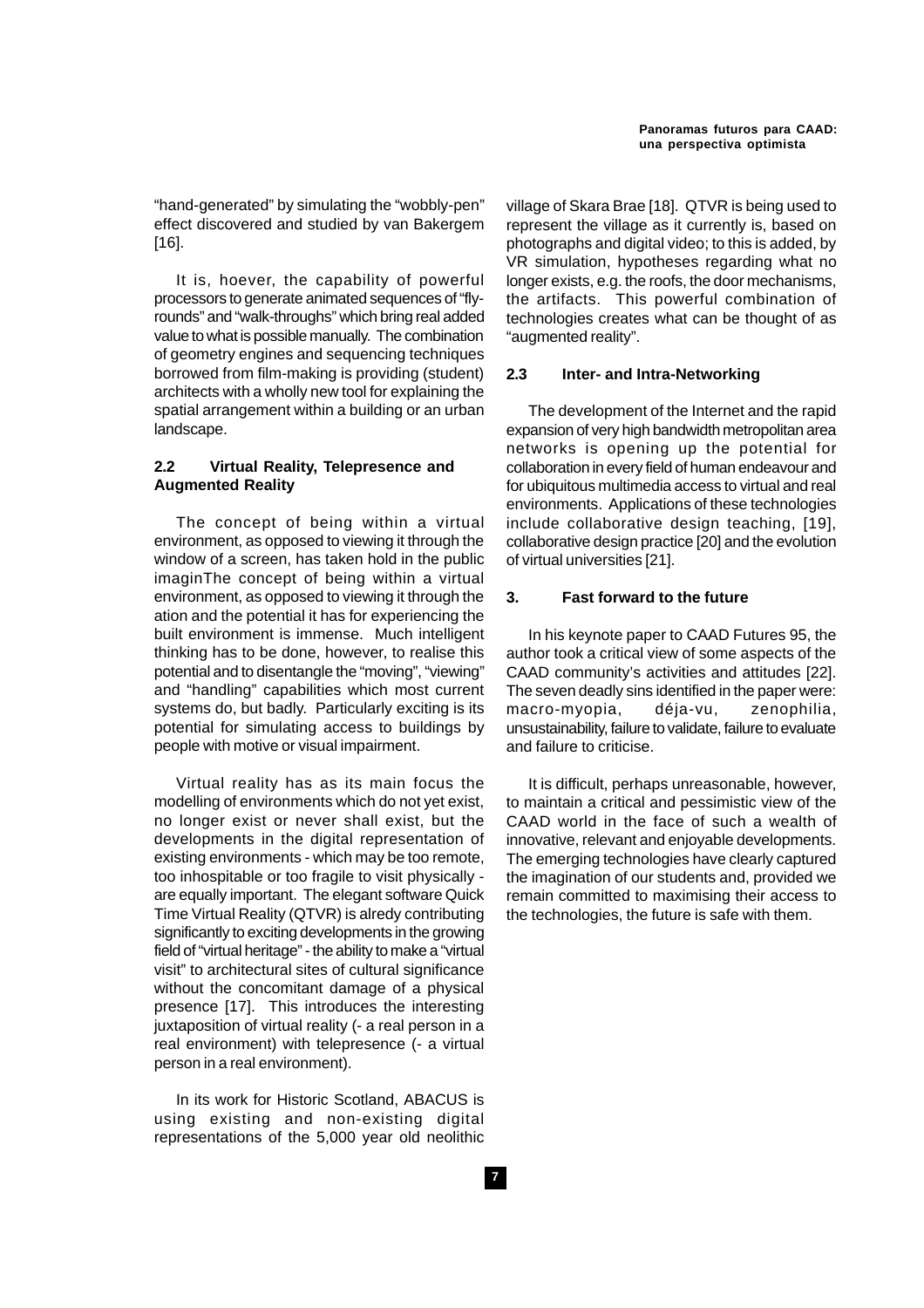#### **References**

**1** Whitehead, **B and El 'Dars,. M Z**, The Planning of Single Storey Layouts. Building science, 1, 127, 1965 Building science, 1, 127, 1965

2 **Souder, J J et al.** Planning for Hospitals: a Systems Approach Using Computer Aided Techniques. America Hospitals Association. Chicago

3 **Shaviv, E and Pelleg, U.** An Integrated KB-CAAD System for the Design of Solar and Low Energy Buildings. CAAD Futures 91 (Ed. Schmitt, G), Vieweg, 1991

4 **Milne, M and Labib, T**. Tools for Designing Climate Responsive Buildings, Proceedings at ACADIA 90, Montana State University, 1990

5. **Valtos and ABACUS**, Deemed to Satisfy? Architects Journal, 24 October, 1979

6 **Maver, T W.** PACE: An Interactive Package for Building Design Appraisal. Proceedings of On-Line 72, Brunel, 1972

7 **Petric, J and Maver, T**. CAD in the Design Studio. In Proceedings of the 11th ECAADE Conference, Eindhoven, 1993. Technical University of Eindhoven.

8 **Danahy, J.** Irises in the Landscape: An Experiment in Dynamic Interaction and Teaching Design Studio. The Electronic Design Studio (Ed. McCulloch et al), MIT Press, 1990

9 **Mahdavi, A**. Computational Support for Performance Based Reasoning in Building Design. In Design Computation - Collaboration, Reasoning, Pedagogy. Proceedings of ACADIA 96, Tucson, 1996.

10 **Pohl, J and Myers, L**. A Distributed Co-operative Model for Architectural Design. Automation in Construction Vol 3, Nos 2/3, 1994.

11 **Papamichael, K et al**. The Building Design Advisor. In Design Computation - Collaboration, Reasoning, Pedagogy. Proceedings of ACADIA 96, Tucson, 1996